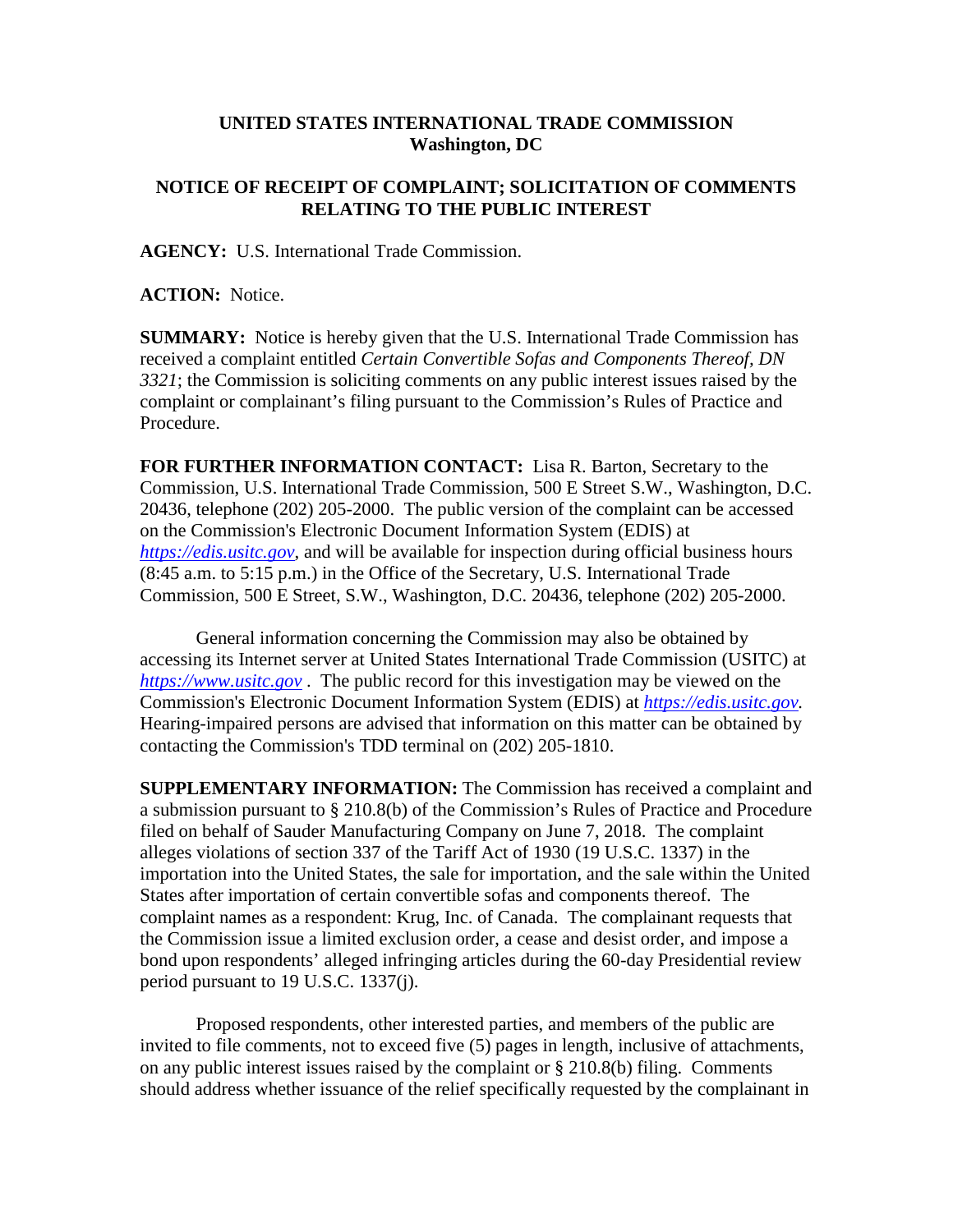this investigation would affect the public health and welfare in the United States, competitive conditions in the United States economy, the production of like or directly competitive articles in the United States, or United States consumers.

In particular, the Commission is interested in comments that:

- (i) explain how the articles potentially subject to the requested remedial orders are used in the United States;
- (ii) identify any public health, safety, or welfare concerns in the United States relating to the requested remedial orders;
- (iii) identify like or directly competitive articles that complainant, its licensees, or third parties make in the United States which could replace the subject articles if they were to be excluded;
- (iv) indicate whether complainant, complainant's licensees, and/or third party suppliers have the capacity to replace the volume of articles potentially subject to the requested exclusion order and/or a cease and desist order within a commercially reasonable time; and
- (v) explain how the requested remedial orders would impact United States consumers.

Written submissions must be filed no later than by close of business, eight calendar days after the date of publication of this notice in the *Federal Register*. There will be further opportunities for comment on the public interest after the issuance of any final initial determination in this investigation.

Persons filing written submissions must file the original document electronically on or before the deadlines stated above and submit 8 true paper copies to the Office of the Secretary by noon the next day pursuant to § 210.4(f) of the Commission's Rules of Practice and Procedure (19 CFR 210.4(f)). Submissions should refer to the docket number ("Docket No. 3321) in a prominent place on the cover page and/or the first page. (See Handbook for Electonic Filing Procedures, *Electronic Filing Procedures<sup>[1](#page-1-0)</sup>*). Persons with questions regarding filing should contact the Secretary (202-205-2000).

Any person desiring to submit a document to the Commission in confidence must request confidential treatment. All such requests should be directed to the Secretary to the Commission and must include a full statement of the reasons why the Commission should grant such treatment. *See* 19 CFR 201.6. Documents for which confidential treatment by the Commission is properly sought will be treated accordingly. All such requests should be directed to the Secretary to the Commission and must include a full statement of the reasons why the Commission should grant such treatment. *See* 19 CFR

 $\overline{a}$ 

<span id="page-1-0"></span><sup>1</sup> Handbook for Electronic Filing Procedures: *[https://www.usitc.gov/documents/handbook\\_on\\_filing\\_procedures.pdf](https://www.usitc.gov/documents/handbook_on_filing_procedures.pdf)*